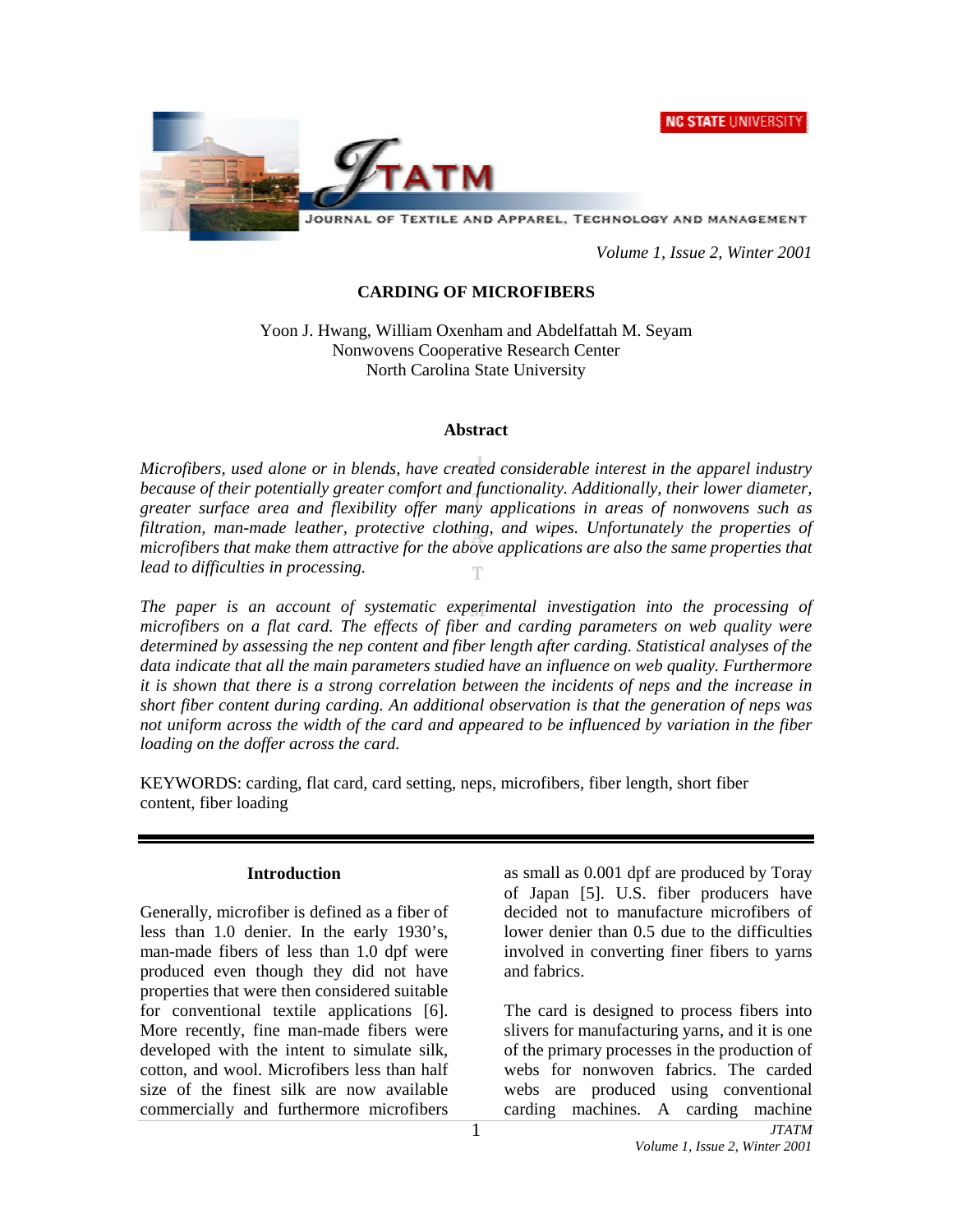processes the fibers mechanically through a series of rollers covered with wires. The web is produced by condensing the fibers on a doffer. The purpose of carding can be considered as an effort to produce a nondefected web. The carding stages involve the actions of opening, allowing wastes to fall out, and then carrying the fibers into an open condition so that they can be blended in a random way. If this could be carried out with complete opening, mixing together, and uniform orientation of the fibers, then the carding process would be ideal. Furthermore, perfect web would be produced if nep formation and fiber breakage could be prevented during the actual carding processing.

While there are many publications concerning the advantages of fabric made from microfibers, very few papers dealt with microfiber processibility and the evenness of their fiberwebs. The use of microfiber has just begun to affirm itself in North American nonwoven industry, although it is already well established in Japan and Europe. It is known that the possible areas of application of microfiber are various, and the fiber could find their niches in high technical end uses [1,2,5,8]. For example, filtration is one of the successful applications of microfiber due to the high surface area and hence high electrostaticity of microfibers [1].

Microfiber properties are influenced in many interesting ways, as dpf (denier per filament) is reduced [8]. These changes of properties may affect both processing conditions and potential end uses. A reduction in dpf has an immediate impact on fiber flexibility but this may not always be asset. An increase of flexibility leads to the necessity of reducing the number of steps in processing because there are more chances of nep formation and fiber breakage at each stage where fibers are manipulated. This increase of flexibility due to the reduction of dpf is related to the reduction of bending rigidity. The reduced bending rigidity of microfibers might allow fibers to be easily damaged in carding process. The bending

rigidity of fiber dramatically decreases as the fiber denier is reduced.

The number of fibers per unit mass increases dramatically as dpf decreases. From the view of this change, a given card should accommodate the increase in the number of fibers. As the number of fibers increase, the openness of feed stock should be considered. The lack of openness of fibers deteriorates the web quality with an increase of nep count and fiber breakage. In order to control the increase in the number of fibers, wires with high point density, high speed of card elements, or proper settings should be considered.

As dpf decreases, the fiber surface area per unit mass increases dramatically. This in turn causes fiber-to-fiber and fiber-to-wire T friction to increase, and it leads to difficulty in fiber transfer from element to another A during carding. To avoid or reduce this problem, it was suggested that certain critical processing parameters be controlled such as the use of low throughput, wires with high point density, and/or high speeds of elements [8].

### **Objectives**

An extensive literature review showed that microfibers are produced worldwide and nonwoven industries have been interested in microfibers and their usage [3]. It was explained that while the properties of microfibers had many advantages to offer to many textile markets, they also could lead to difficulties of processing and deterioration of fiberweb quality. There was no reported investigation focused on the effects of microfiber properties and carding parameters on carded web quality. While many researchers have investigated the cardability of natural fibers, it is not known whether their findings are applicable to microfibers.

Indeed it is expected that web quality is more sensitive to fiber parameters, carding processing variables, and their interactions

J.

T

М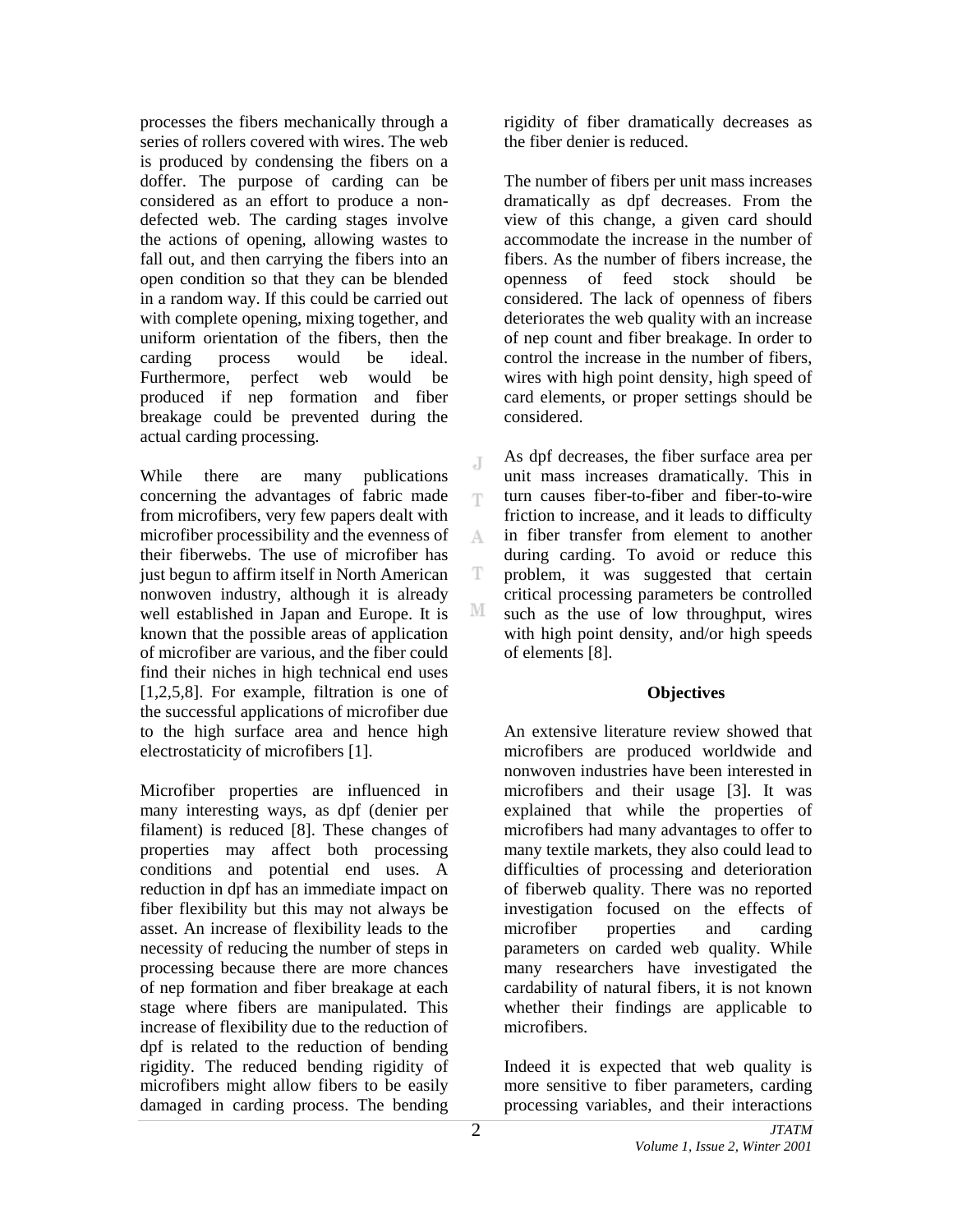than natural fibers. Particular interests are the effects of fiber length on nep formation and fiber breakage using flat-top card at different processing variables.

The objective of the current research is to improve the cardability of microfibers through optimization of fiber parameters, carding processing variables, and their interactions. The cardability is judged by the fiberweb quality in terms of nep count and fiber breakage.

#### **Experimental**

### **Materials**

Polyester fibers of 0.9 dpf, which was selected because of its popularity, were used for the entire experimental investigation. The fibers were provided by Wellman, Inc.

# **Flat-Top Card Specifications**

A meter wide flat-top card, was used. The feed roller, cylinder, and doffer are driven independently. The licker-in and flats are connected with the cylinder so that their speeds are dependent on cylinder speed. The possible ranges of carding parameters are shown in Table 1. The waste levels were assumed to be negligible and hence output and input are identical. Throughputs were measured based on this assumption.

### **Experimental Design**

An experimental design was structured to reveal the influence of fiber length, processing variables, and their interactions on the cardability of microfibers. The levels of these independent parameters are shown in Table 2, which represents 2 x 2 x 3 x 4 full factorial design.

# **Nep Counting**

Numerous methods for assessing neps are available. One relatively quick approach to measuring nep count is AFIS, which can also be used to measure fiber length. There

is good correlation between manual method using template and AFIS when measuring cotton fibers [11]. However, we found that the nep count of microfiber measured with AFIS is not compatible with template method. It was thus considered more appropriate to utilize visual counting with template. In order to perform accurate assessment of nep count, three samples of fiberweb per run were collected on board while the card was running. Care was practiced in handling the collected fiberweb samples without damaging the fiber orientation, by covering the samples with transparent plate. For each sample, neps were counted equally in three sections across the card. Neps were counted using a template with 20 holes of diameter 2.8 cm each. A linen tester of 25 mm x 25 mm with magnification power of 6 was used to facilitate counting.

For each experimental run, an average of the nep count was calculated from sum of left, middle, and right sections. The average of nep count in a section was expressed in neps/g and calculated as follows:

$$
Neps / g = 10^4 \times \frac{n}{N} \times \frac{1}{S} \times \frac{1}{W}
$$

Where,  $n =$  total number of neps on a template

 $N =$  the number of holes on a template, 20

 $S =$  the area of a hole, 6.16 cm<sup>2</sup>  $W =$  web basis weight  $(g/m^2)$ 

Substituting the values of *S* and *N*, then

$$
Neps / g = 81.17 \times n \times \frac{1}{W}
$$

### **Fiber Breakage**

Preliminary measurements of fiber length distribution were conducted using AFIS and Fibroliner Model FL 100 (both are designed for cotton) to assess which system is capable of handling microfibers without damage.

J

T.

A

T.

M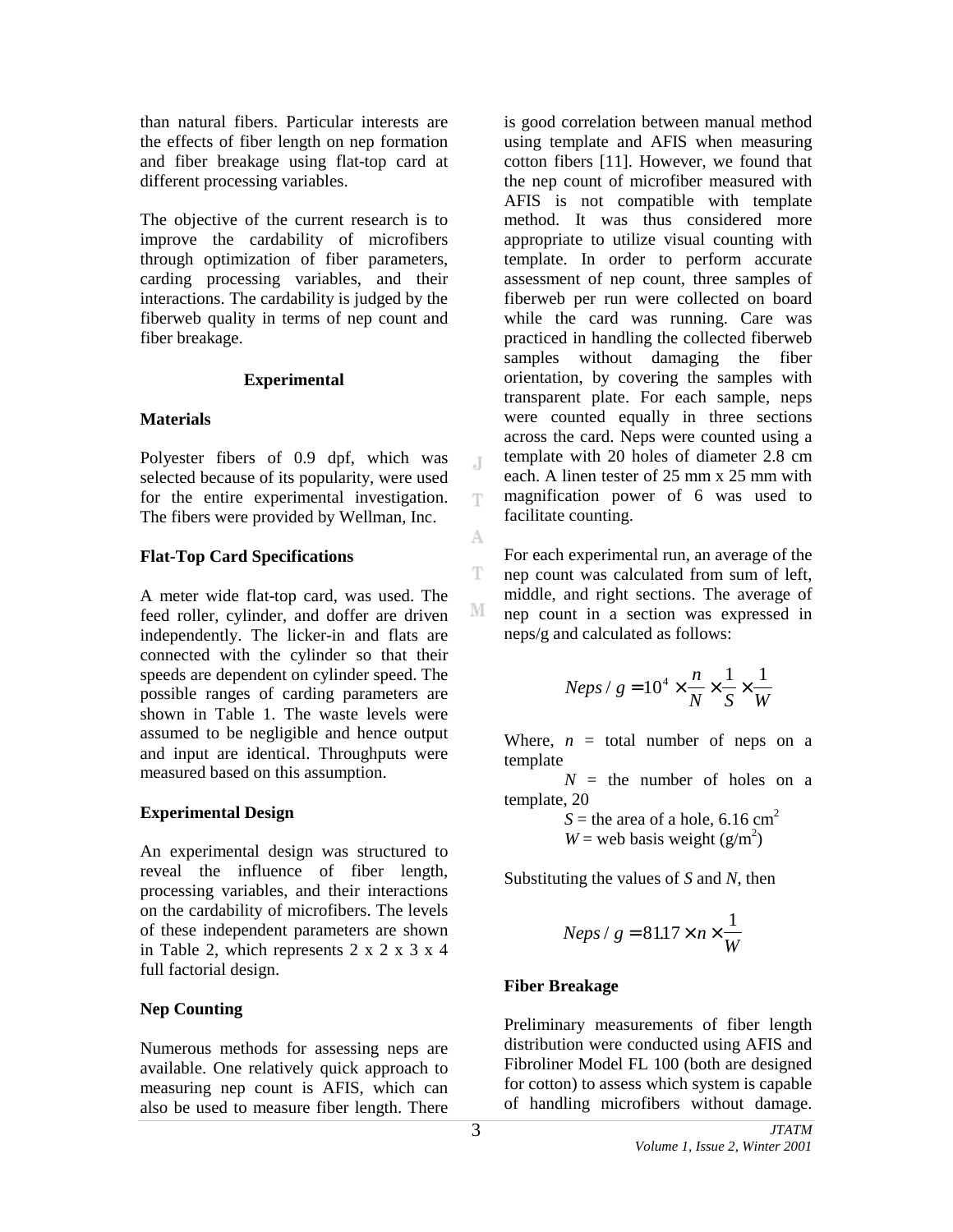Both systems impose mechanical action to orient the fibers in parallel mode. It was found that the Fibroliner caused more damage (fiber breakage) during sample preparation than AFIS. Considering this finding, AFIS was used to assess fiber breakage due to carding.

To measure fiber length distribution on AFIS, the fiberwebs were gathered manually in sliver form. Experience with microfiber measurements on AFIS showed that reduction in samples (slivers) width was necessary to avoid fiber jamming and reduce fiber breakage by the system.

### **Measurement of Short Fiber Content (%SFC)**

For each experimental run, fiberweb samples were collected, and then fed into feed roller of AFIS which counts 3,000 fibers per sample. SFC (%) and CV (%) of fiber length were calculated directly by the software which is interfaced with AFIS. SFC (%) is the percentage of fibers less than 12.5 mm  $(0.5$  inch) and CV  $(\%)$  of fiber length is the fiber length coefficient of variation. The degree of fiber breakage caused by card can be assessed by knowing SFC (%) and CV (%) of fiber length before and after carding. SFC (%) and CV (%) were derived from the average of three samples per run.

### **Measurement of Fiber Loading on Doffer**

In order to investigate fiber loading distribution in machine and cross card direction, an IR-based device, designed and developed by Seyam et al [7], was used. Seven sensors equally spaced were located beneath the doffer in cross card direction. For each experimental run, 2,000 data points were obtained from each sensor at a rate of 60 points per second. The fiber load distributions across and along card were estimated using a calibration curve [7].

### **Statistical Analyses**

ANOVA were performed to test the main effects and their first order interactions. Whenever there exist insignificant effect of one or more of these factors, the sum of squares of the factors were pooled to the error term. Then ANOVA was repeated considering only those factors with significant influence. Multiple regression analysis were performed to smooth out the data and obtain predicted equations of nep count and fiber breakage in terms of the independent parameters and their interactions. Residual analyses were performed to examine the fitness of the regression model of the data.

# **Results And Discussion**

# **Nep Formation**

J

T

A

T

M

The predicted equation of nep count derived from the regression analysis (with  $R^2$  = *0.94*) is:

 $-108.93SD - 0.85LD$  $-86.63D + 1.57D^2 + 8987.50SL + 2375650SF_s$  $Y = -28640 + 242075 + 137.08L + 404.16F_s$ 

*Where* 

*Y = nep count, neps/g Fs= feed roller speed, m/min S = Cylinder to doffer setting, mm L = fiber length, mm*   $D = draft$ 

The ANOVA and residual analyses were the basis for selecting the form (model) of the predicted equations. The equation is presented graphically in Figures 1-5.

The effect of draft can be seen from Figures 1-3. The nep count decreases as draft increases. This trend was consistently true at different fiber lengths, feed roller speeds and card settings. This behavior can be attributed to the fact that the amount of recycled fibers on the cylinder reduced (transfer efficiency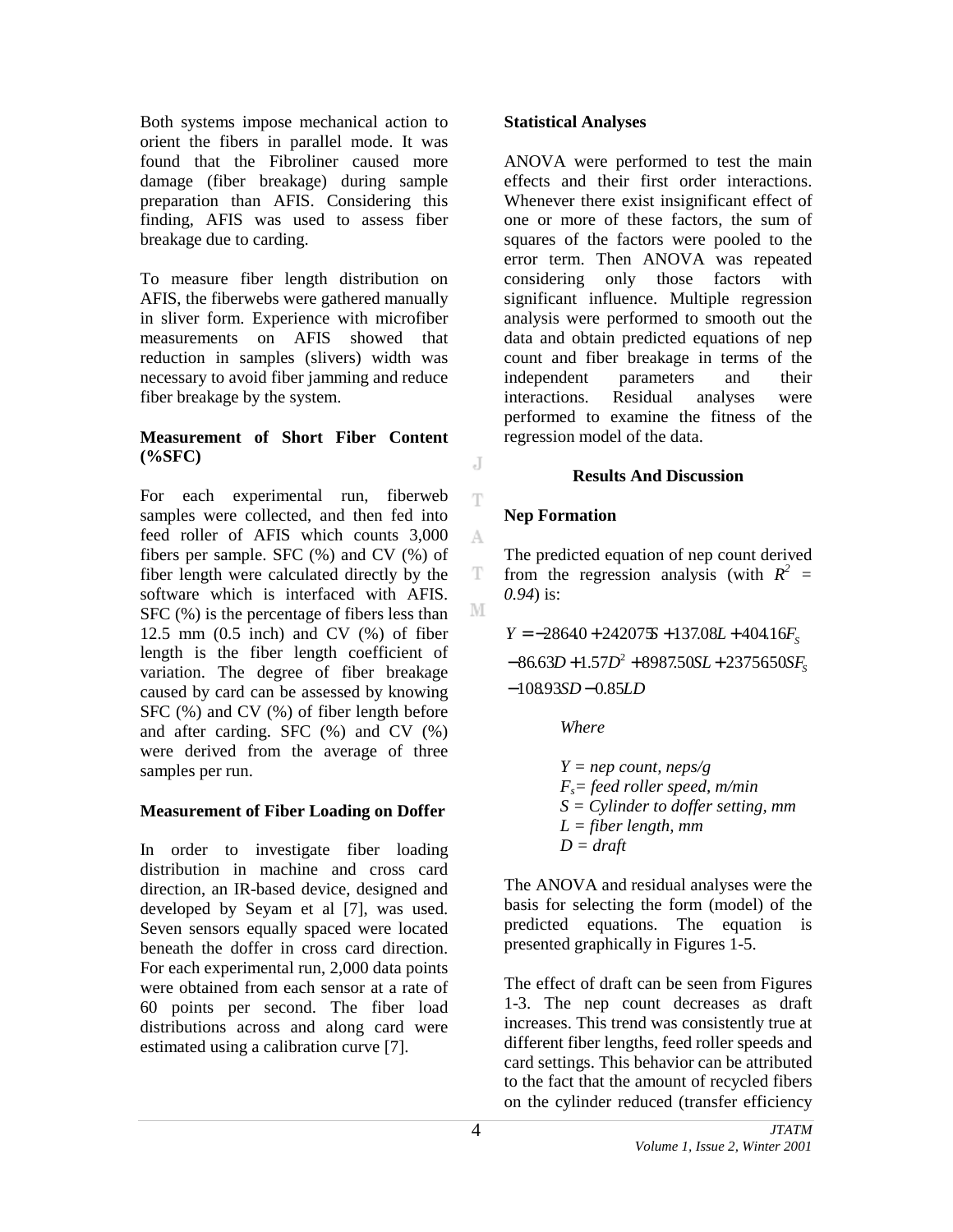of doffer increases) as the doffer speed increases. This reduces over working the delicate microfibers and hence reduces nep count.

Figures 3 and 4 show that nep count increases as throughput increases. The generation of neps due to carding is dependent on the degree of fiber openness at different carding zones. As throughput increases, the number of fibers increases, which thus gives less openness of fibers and hence more chance of nep formation at different carding zones (especially cylinder/flat zone).

Figures 2 and 5 show that longer fibers cause more nep formation than shorter fibers even though the throughput of the shorter fibers was higher at the same feed roller speed. In general, nep formation increases with an increase of throughput. However, a decrease in fiber length might have greater influence on the reduction of nep formation than that of the throughput. Additionally, longer fibers have more tendencies to form neps due to their lower bending rigidity as compared to shorter fibers.

The influence of cylinder-to-doffer setting can be observed from Figures 1, 4 and 5. These figures show that as cylinder-todoffer setting gets higher, the nep count increases. The increase of cylinder-to-doffer setting increases fiber recycling on cylinder. The delicate microfibers need less work by the wire of the cylinder/flat carding field otherwise fiber breakage takes place and short fibers generated. These short fibers have a great effect on nep formation. Additionally, the increase of cylinder-todoffer setting allows fibers to "roll up" between two rollers.

# **Fiber Breakage**

The predicted equation (with  $R^2 = 0.91$ ) of fiber breakage represented by % SFC (Short Fiber Content) derived from the regression analysis is:

 $Y = 0.09 + 23548S + 0.248L + 3730F<sub>s</sub> - 0.80D + 0.01D<sup>2</sup>$ 

+0850SL+6810SF<sub>S</sub>-04000SD-0005LD

*Where* 

*Y = SFC, % Fs= feed roller speed, m/min S = Cylinder to doffer setting, mm L = fiber length, mm*   $D = draft$ 

Again the ANOVA and residual analyses were the basis for selecting the form (model) of the predicted equations. Figures 6-10 illustrate the above predictive equation graphically.

The effect of draft can be seen from Figures 6-8. The %SFC decreases as draft increases. This trend was consistently true at different fiber lengths, feed roller speeds and card settings. This behavior is related to the fact that the amount of recycled fibers on the cylinder reduced (transfer efficiency of doffer increases) as the doffer speed increases. This reduces the work of wires on the fibers and hence reduces fiber breakage.

Figures 8 and 9 show that %SFC increases as throughput increases. The fiber breakage in carding depends on the degree of fiber openness at different carding zones. As throughput increases, the number of fibers increases. This gives less openness of fibers and hence more fiber breakage at different carding zones (especially cylinder/flat zone).

Figures 7 and 10 show that longer fibers cause more fiber breakage than shorter fibers despite of the throughput of the shorter fibers was higher at the same feed roller speed. In general, fiber breakage increases with an increase of throughput. However, a decrease in fiber length has greater influence on the reduction of fiber breakage than that of the throughput. The main reason of such behavior is that long fibers have more point of contact with fibers and wires than short fibers. This causes more chance for long fibers to entangle and break as compared to short fibers.

J

Ŧ

A

Ŧ

М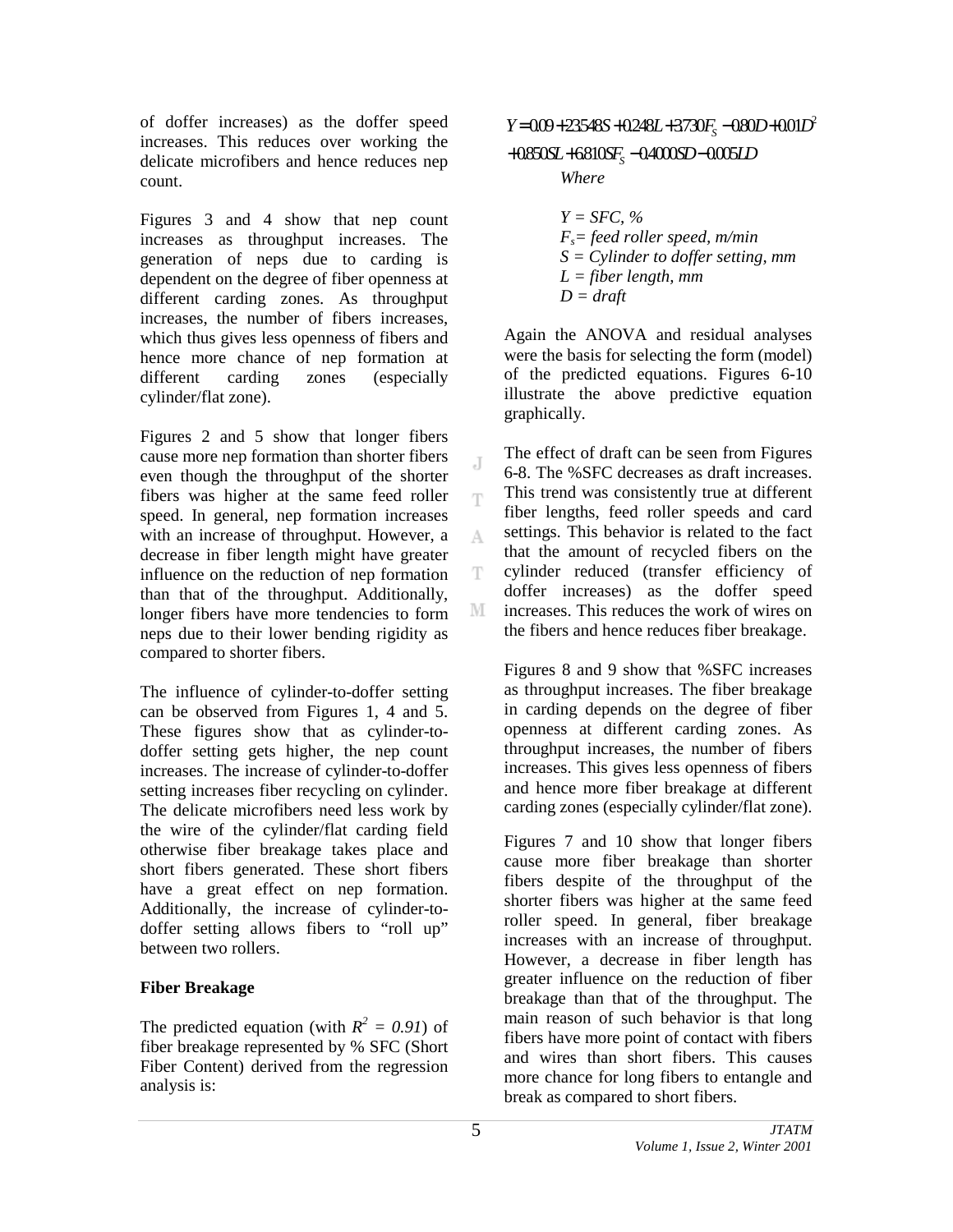The influence of cylinder-to-doffer setting can be seen from Figures 6, 9 and 10. These figures show that as cylinder-to-doffer setting gets higher, the fiber breakage increases. The increase of cylinder-to-doffer setting increases amount of recycled fibers on cylinder a matter which increase the work on the fibers. The delicate microfibers need less work by the wire of the cylinder/flat carding field otherwise fiber breakage takes place and short fibers generated.

#### **The Correlation between Fiber Breakage and Nep Formation**

Comparing the graphs of Figures 1-5 to the graphs of Figures 6-10, one realizes that the trend of SFC is very similar to that of the nep formation. Correlation analyses were performed on our data. Table 3 shows the results of the correlation analyses at different fiber length and draft. The data indicates there is a strong correlation between fiber breakage and nep formation. This is in agreement with previous studies [4,9,10].

### **Localization of Nep Formation on Web**

Figure 11 illustrates that the fiber loading on the doffer is uneven in cross machine direction. It is clear from the figure that the fiber loading on middle part of the doffer is higher than the left and right parts. Figure 12 shows that nep formation is impacted by the location of the sample. The nep count for samples taken from the middle of the carded web is higher than samples collected from the left or right locations. This data suggests that evenly distributed fiber loading across the doffer should lead to less nep formation and fiber breakage.

### **Conclusions**

Nep formation and fiber breakage were influenced by all main independent parameters and their interactions. The increase of draft (increase of doffer speed) led to a reduction of nep and fiber breakage

while the increase of throughput led to an increase of nep count and fiber breakage. Increasing doffer speed reduced recycled fibers on cylinder, and it contributed to less nep formation and fiber breakage. However, the increase of throughput resulted in a reduction of openness of fibers and an increase of nep formation and fiber breakage. The increase of cylinder-to-doffer setting resulted in more nep formation and fiber breakage due to the increase of recycled fibers on the cylinder. Longer fibers had higher fiber breakage and neps than shorter fibers. The shorter fibers possessed higher bending rigidity leading to less fiber breakage and neps.

It was found that there is a strong correlation between fiber breakage and nep formation The study of nep localization in terms of T. fiber load uniformity across card showed that less total neps could be produced if the A fiber load uniformity in cross machine T direction is high.

#### **Acknowledgement**

This work is supported by the Nonwovens Cooperative Research Center which is funded by NSF, the State of North Carolina and Industry Members.

| Elements           | Speed,   | Diameter, | Wire.          |
|--------------------|----------|-----------|----------------|
|                    | rpm      | mm        | points/ $in^2$ |
| <b>Feed Roller</b> | $0 - 6$  | 100       | 98             |
| Licker-in          | 510, 930 | 254       | 40             |
| Cylinder           | 190, 338 | 1270      | 684            |
| Doffer             | 0-20     | 653       | 378            |

Table 1 Parameters of Flat-top Card

Table 2 Levels of Fiber and Carding Parameters of the Experimental Design

| Parameters                                                                        | <b>Levels</b>            |  |  |  |
|-----------------------------------------------------------------------------------|--------------------------|--|--|--|
| Fiber Length, mm(inch)                                                            | 31.8(1.25), 38.1(1.5)    |  |  |  |
| Feed roller Speed, m/min.                                                         | 0.63, 0.94, 1.26         |  |  |  |
| Draft                                                                             | 12.7, 19.0, 25.3, 31.7   |  |  |  |
| Cylinder-to-doffer<br>setting,<br>mm(inch)                                        | 0.15(0.006), 0.30(0.012) |  |  |  |
| Cylinder (Licker-in) speed was kept constant at 76 m/min<br>$(407 \text{ m/min})$ |                          |  |  |  |

 $\overline{A}$ 

М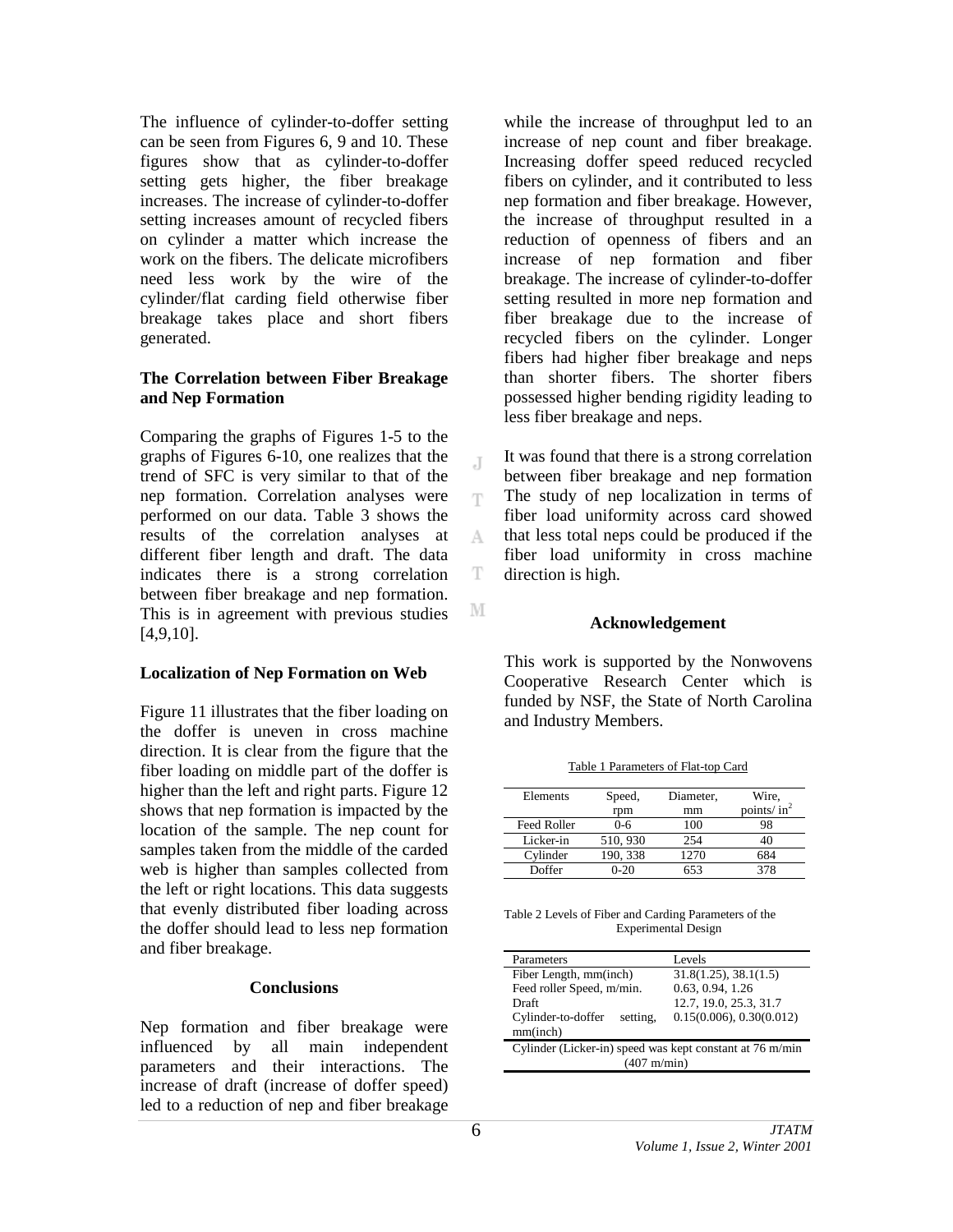Table 3 Correlation Coefficient of Nep Count and %SFC at Setting=0.30 mm

| Fiber Length, | Draft |      |      |
|---------------|-------|------|------|
| mm            | 12.7  | 19.0 | 25.3 |
| 38            | 0.99  | .67  | 0.88 |
| 31.8          |       |      |      |

Figure 1 Effect of Draft and Setting on Nep Generation  $(F. Length = 31.8 mm, F. R. Speed = 0.63 m/min)$ 



Figure 2 Effect of Draft and Fiber Length on Nep Generation  $(Setting = 0.15mm, F. R. Speed = 0.63 m/min)$ 



Figure 3 Effect of Draft and Feed Roller Speed on Nep Generation (Setting  $= 0.15$  mm, F. Length  $= 31.8$  mm)



Figure 4 Effect of Feed Roller Speed and Setting on Nep Generation (F. Length  $= 31.8$  mm, Draft  $= 20$ )



Figure 5 Effect of Fiber Length and Setting on Nep Generation (F. R. Speed =  $0.6$  m/min, Draft =  $20$ )



Figure 6 Effect of Draft and Setting on %SFC (F. Length = 31.8 mm, F. R. Speed = 0.63 m/min)

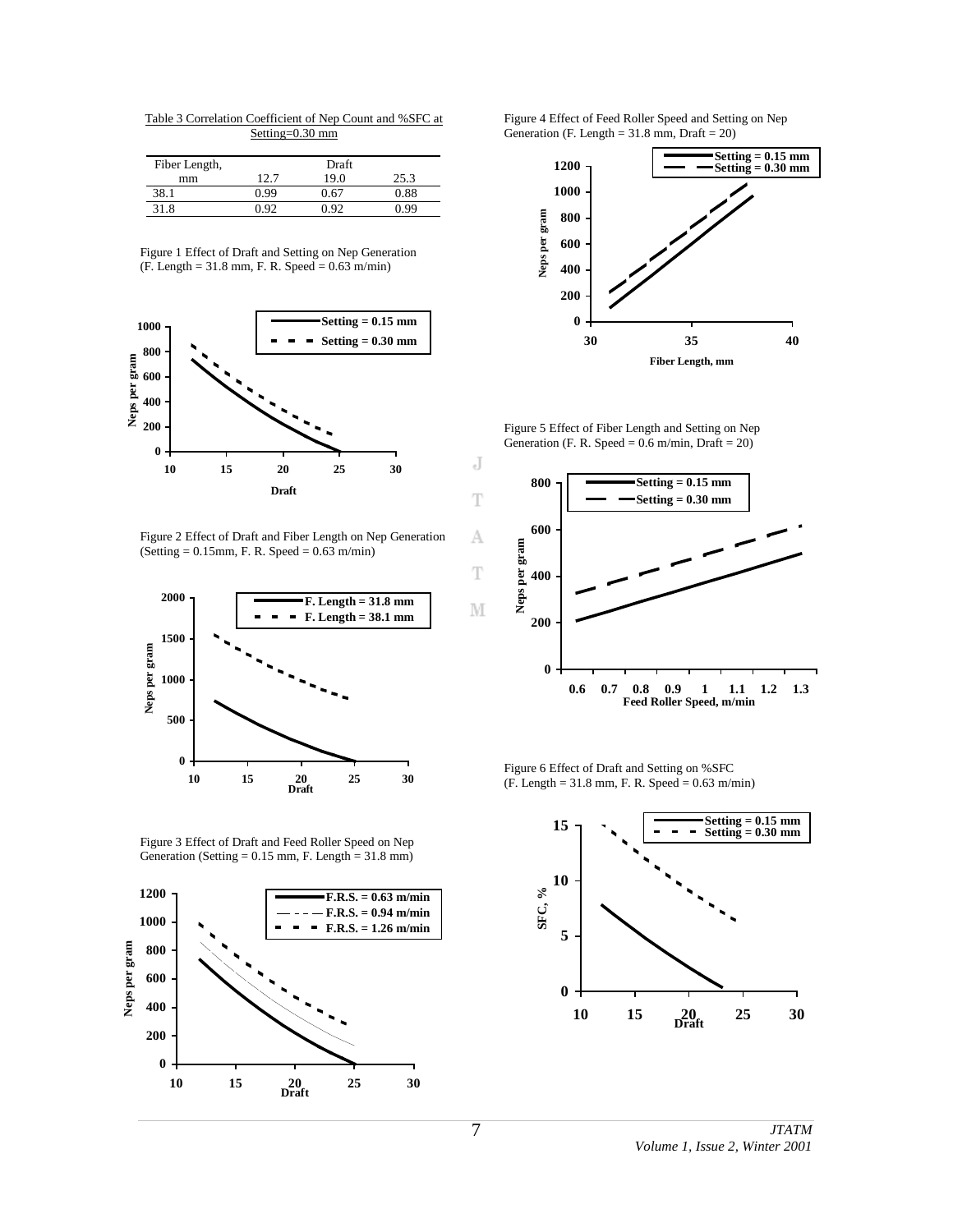Figure 7 Effect of Draft and Fiber Length on %SFC  $(Setting = 0.15mm, F. R. Speed = 0.63 m/min)$ 



Figure 8 Effect of Draft and Feed Roller Speed on %SFC (Setting = 0.15 mm, F. Length = 31.8 mm)



Figure 9 Effect of Feed Roller Speed and Setting on % SFC  $(F. Length = 31.8 mm, Draft = 20)$ 



Figure 10 Effect of Fiber Length and Setting on %SFC  $(F. R. Speed = 0.6 m/min, Draft = 20)$ 



Figure 11 Doffer Fiber Loading in Cross Machine Direction (Fiber Length = 38. 1 mm, Throughput =  $5.03 \text{ kg/hr/m}$ , Cylinder (Licker-in) Speed=760 (407) m/min., Cylinder-to-Doffer Setting = 0.30 mm)



**Sensors Locations in Cross Machine Direction**

Figure 12 Nep Count vs. Location of Sample (Fiber Length = 38.1 mm, Throughput=5.03 kg/hr/m, Cylinder (Licker-in) speed=760(407) m/min., Setting =  $0.30$ mm)



J

T

A

T

M